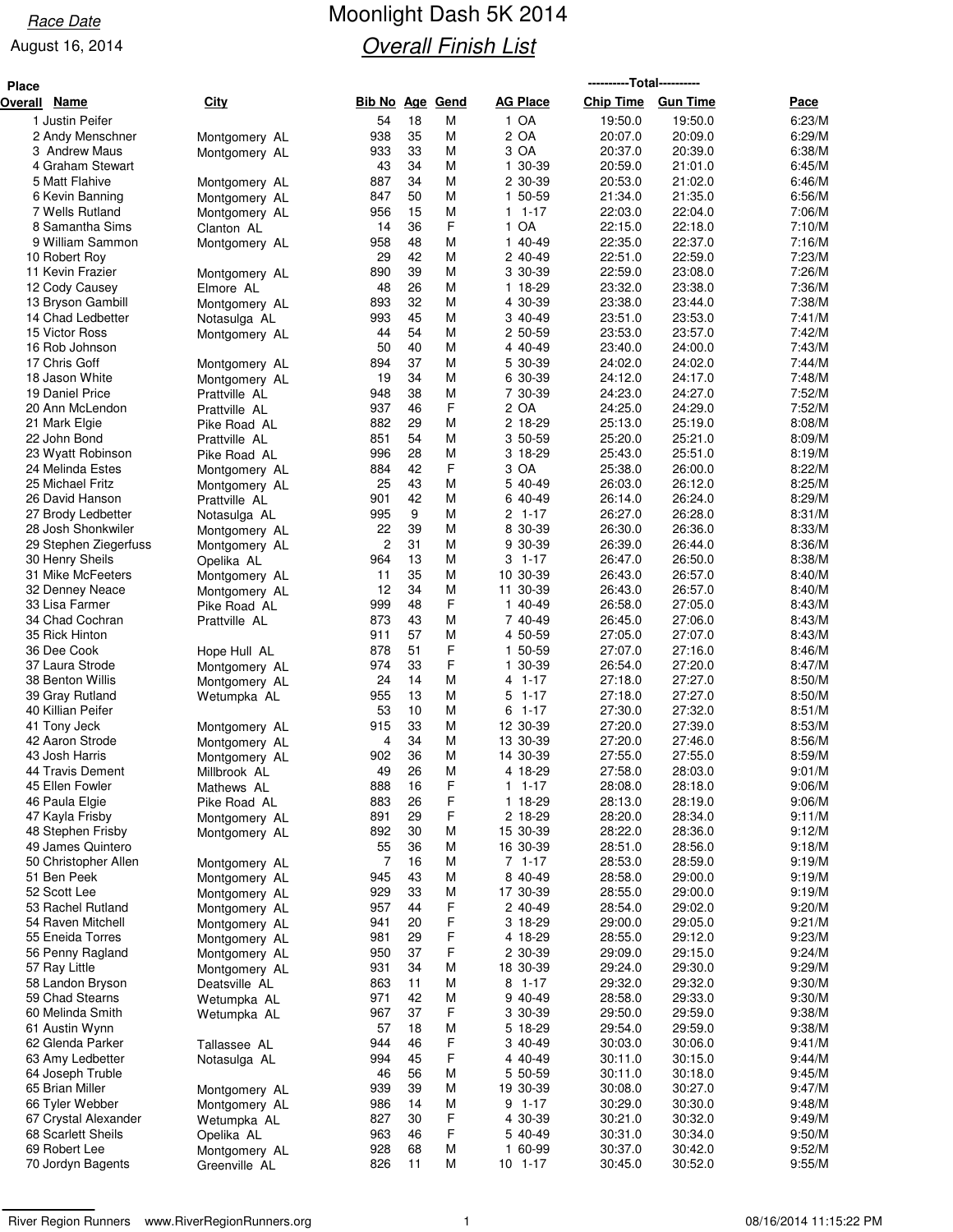# Race Date **Moonlight Dash 5K 2014 Overall Finish List**

| <b>Place</b> |                                          |                                |                 |          |        |                          | ----------Total---------- |                    |                    |
|--------------|------------------------------------------|--------------------------------|-----------------|----------|--------|--------------------------|---------------------------|--------------------|--------------------|
| Overall      | <u>Name</u>                              | <b>City</b>                    | Bib No Age Gend |          |        | <b>AG Place</b>          | Chip Time Gun Time        |                    | Pace               |
|              | 71 Alicia Sexton                         | Greenville AL                  | 962             | 31       | F      | 5 30-39                  | 30:46.0                   | 30:54.0            | 9:56/M             |
|              | 72 Marty Sexton                          | Greenville AL                  | 961             | 32       | M      | 20 30-39                 | 30:45.0                   | 30:54.0            | 9:56/M             |
|              | 73 Keith Boling                          | Pike Road AL                   | 850             | 40       | М      | 10 40-49                 | 30:56.0                   | 31:07.0            | 10:00/M            |
|              | 74 Lloyd Yelton                          |                                | 30              | 38       | M      | 21 30-39                 | 31:13.0                   | 31:31.0            | 10:08/M            |
|              | 75 Marie Price                           | Prattville AL                  | 949             | 38       | F      | 6 30-39                  | 31:34.0                   | 31:44.0            | 10:12/M            |
|              | 76 Hannah Calhoun                        | Troy AL                        | 867             | 13       | F      | $2, 1-17$                | 31:32.0                   | 31:44.0            | 10:12/M            |
|              | 77 Michael Johnson                       |                                | 51              | 15       | М      | $11 1 - 17$              | 31:18.0                   | 31:52.0            | 10:15/M            |
|              | 78 Meg Ledbetter                         | Notasulga AL                   | 992             | 9        | F      | $3 - 1 - 17$             | 31:51.0                   | 31:55.0            | 10:16/M            |
|              | 79 Reba Curtis                           | Montgomery AL                  | 879             | 53       | F      | 2 50-59                  | 31:52.0                   | 31:59.0            | 10:17/M            |
|              | 80 Ryan Sharer                           |                                | 32              | 29       | М      | 6 18-29                  | 31:34.0                   | 32:11.0            | 10:21/M            |
|              | 81 Jessica Sharer                        | Montgomery AL                  | 31              | 24       | F      | 5 18-29                  | 32:01.0                   | 32:11.0            | 10:21/M            |
|              | 82 Andrea King                           | Notasulga AL                   | 922             | 47<br>49 | F<br>F | 6 40-49                  | 32:34.0                   | 32:38.0            | 10:30/M            |
|              | 83 Dominique Swinson<br>84 Robin Simmons | Montgomery AL                  | 977<br>965      | 46       | F      | 7 40-49<br>8 40-49       | 32:21.0<br>32:40.0        | 32:43.0<br>32:49.0 | 10:31/M<br>10:33/M |
|              | 85 Larissa Southey                       | Montgomery AL<br>Montgomery AL | 969             | 45       | F      | 9 40-49                  | 32:44.0                   | 32:54.0            | 10:35/M            |
|              | 86 Sara Kersey                           | Wetumpka AL                    | 921             | 32       | F      | 7 30-39                  | 32:44.0                   | 32:58.0            | 10:36/M            |
|              | 87 Tracy Bridges                         | Montgomery AL                  | $\mathbf{1}$    | 33       | F      | 8 30-39                  | 32:52.0                   | 33:01.0            | 10:37/M            |
|              | 88 Tina Hall                             | Deatsville AL                  | 898             | 42       | F      | 10 40-49                 | 32:59.0                   | 33:14.0            | 10:41/M            |
|              | 89 Tanya Frazier                         | Montgomery AL                  | 889             | 40       | F      | 11 40-49                 | 33:13.0                   | 33:23.0            | 10:44/M            |
|              | 90 Thomas Hatcher                        | Montgomery AL                  | 908             | 16       | М      | $12$ 1-17                | 33:29.0                   | 33:57.0            | 10:55/M            |
|              | 91 Gerald Griffin                        | Auburn AL                      | 897             | 33       | М      | 22 30-39                 | 33:35.0                   | 34:07.0            | 10:58/M            |
|              | 92 Zoe Rutland                           | Wetumpka AL                    | 953             | 13       | F      | 4 1-17                   | 33:56.0                   | 34:09.0            | 10:59/M            |
|              | 93 Carolyn Irwin                         | Prattville AL                  | 914             | 65       | F      | 1 60-99                  | 33:53.0                   | 34:10.0            | 10:59/M            |
|              | 94 Tina Rutland                          | Wetumpka AL                    | 952             | 44       | F      | 12 40-49                 | 34:05.0                   | 34:18.0            | 11:02/M            |
|              | 95 Billy Bonner                          |                                | 853             | 41       | M      | 11 40-49                 | 34:21.0                   | 34:23.0            | 11:03/M            |
|              | 96 Katie Reeves                          |                                | 37              | 17       | F      | $5 \t1-17$               | 34:20.0                   | 34:28.0            | 11:05/M            |
|              | 97 Lisa Dickey                           |                                | 34              | 44       | F      | 13 40-49                 | 34:20.0                   | 34:28.0            | 11:05/M            |
|              | 98 Angela Jones                          | Montgomery AL                  | 998             | 35       | F      | 9 30-39                  | 34:00.0                   | 34:30.0            | 11:06/M            |
|              | 99 Donna Williams                        | Shorter AL                     | 988             | 47       | F      | 14 40-49                 | 34:27.0                   | 34:31.0            | 11:06/M            |
|              | 100 Jake Harrison                        | Columbus GA                    | 905             | 25       | M      | 7 18-29                  | 34:23.0                   | 34:39.0            | 11:08/M            |
|              | 101 Randy Saunders                       | Opp AL                         | 959             | 52       | М      | 6 50-59                  | 34:32.0                   | 34:50.0            | 11:12/M            |
|              | 102 Joseph Falcione                      | Montgomery AL                  | 885             | 17<br>23 | М<br>F | 13 1-17                  | 34:39.0                   | 34:54.0            | 11:13/M            |
|              | 103 Chelsea Parker<br>104 Callie Mayer   | Tallassee AL                   | 943<br>936      | 12       | F      | 6 18-29<br>$1 - 17$<br>6 | 34:55.0<br>34:54.0        | 34:58.0<br>35:07.0 | 11:15/M<br>11:17/M |
|              | 105 Sparky Mayer                         | Montgomery AL                  | 935             | 46       | M      | 12 40-49                 | 34:55.0                   | 35:07.0            | 11:17/M            |
|              | 106 Brandon Tucker                       | Montgomery AL<br>Montgomery AL | 23              | 14       | M      | 14 1-17                  | 35:40.0                   | 35:40.0            | 11:28/M            |
|              | 107 Ashton Collins                       | Montgomery AL                  | 877             | 17       | F      | $7.1 - 17$               | 35:32.0                   | 35:48.0            | 11:31/M            |
|              | 108 Nathan Collins                       | Montgomery AL                  | 875             | 13       | M      | $15$ 1-17                | 35:33.0                   | 35:48.0            | 11:31/M            |
|              | 109 Beth Johnson                         | Wetumpka AL                    | 917             | 56       | F      | 3 50-59                  | 35:39.0                   | 35:54.0            | 11:33/M            |
|              | 110 Jackson Bryson                       | Deatsville AL                  | 862             | 9        | M      | 16 1-17                  | 36:08.0                   | 36:09.0            | 11:37/M            |
|              | 111 Anne Chamberlain                     | Montgomery AL                  | 872             | 15       | F      | $8$ 1-17                 | 35:36.0                   | 36:09.0            | 11:37/M            |
|              | 112 Sara Mink                            | Montgomery AL                  | 940             | 32       | F      | 10 30-39                 | 35:43.0                   | 36:11.0            | 11:38/M            |
|              | 113 Evan Labarge                         | Montgomery AL                  | 924             | 19       | F      | 7 18-29                  | 35:59.0                   | 36:17.0            | 11:40/M            |
|              | 114 Mike Johnson                         |                                | 52              | 52       | M      | 7 50-59                  | 35:51.0                   | 36:26.0            | 11:43/M            |
|              | 115 Peggy Canopy                         | Montgomery AL                  | 869             | 39       | F      | 11 30-39                 | 36:21.0                   | 36:31.0            | 11:45/M            |
|              | 116 Wendy Irwin                          | Millbrook AL                   | 913             | 34       | F      | 12 30-39                 | 36:13.0                   | 36:32.0            | 11:45/M            |
|              | 117 Andrew McCollough                    |                                | 41              | 54       | M      | 8 50-59                  | 36:24.0                   | 36:45.0            | 11:49/M            |
|              | 118 Carrie Banks                         | Montgomery AL                  | 846             | 45       | F      | 15 40-49                 | 36:46.0                   | 37:07.0            | 11:56/M            |
|              | 119 Wendi Lewis                          | Montgomery AL                  | 930             | 47       | F      | 16 40-49                 | 36:46.0                   | 37:08.0            | 11:56/M            |
|              | 120 Kaleigh Kelley                       | Eclectic AL                    | 13<br>58        | 9<br>11  | F<br>М | $9 1 - 17$<br>$17$ 1-17  | 37:09.0<br>37:12.0        | 37:12.0<br>37:16.0 | 11:58/M            |
|              | 121 Dylan Wynn<br>122 Devonte Carter     |                                | 870             | 15       | M      | 18 1-17                  | 37:15.0                   | 37:42.0            | 11:59/M<br>12:07/M |
|              | 123 Alyssa Bethea                        | Montgomery AL<br>Montgomery AL | 848             | 27       | F      | 8 18-29                  | 37:33.0                   | 37:44.0            | 12:08/M            |
|              | 124 Benjamin Hicks                       | Montgomery AL                  | 9               | 22       | М      | 8 18-29                  | 37:14.0                   | 37:46.0            | 12:09/M            |
|              | 125 Ellen Bryson                         | Deatsville AL                  | 864             | 38       | F      | 13 30-39                 | 37:31.0                   | 37:55.0            | 12:12/M            |
|              | 126 Chris Mills                          | Pike Road AL                   | 38              | 42       | М      | 13 40-49                 | 38:00.0                   | 38:06.0            | 12:15/M            |
|              | 127 Glenda Vansandt                      | Selma AL                       | 982             | 32       | F      | 14 30-39                 | 37:58.0                   | 38:09.0            | 12:16/M            |
|              | 128 Marilyn Hannah                       | Valley Grande AL               | 900             | 42       | F      | 17 40-49                 | 37:59.0                   | 38:10.0            | 12:16/M            |
|              | 129 Riley Barnard                        |                                | 35              | 20       | F      | 9 18-29                  | 37:56.0                   | 38:31.0            | 12:23/M            |
|              | 130 Cade Cochran                         | Prattville AL                  | 874             | 15       | M      | 19 1-17                  | 38:11.0                   | 38:32.0            | 12:23/M            |
|              | 131 Jennifer Henry                       | Montgomery AL                  | 910             | 33       | F      | 15 30-39                 | 38:28.0                   | 38:49.0            | 12:29/M            |
|              | 132 Ryan Wales                           | Montgomery AL                  | 985             | 37       | М      | 23 30-39                 | 38:26.0                   | 38:49.0            | 12:29/M            |
|              | 133 T C Place                            |                                | 27              | 13       | М      | 20 1-17                  | 39:01.0                   | 39:04.0            | 12:34/M            |
|              | 134 Gracie Greer                         | Prattville AL                  | 896             | 12       | F      | $10$ 1-17                | 39:05.0                   | 39:12.0            | 12:36/M            |
|              | 135 Carllene Johns                       | Wetumpka AL                    | 916             | 58       | F      | 4 50-59                  | 39:12.0                   | 39:32.0            | 12:43/M            |
|              | 136 Constance Phillips                   | Selma AL                       | 946             | 38       | F      | 16 30-39                 | 39:33.0                   | 39:45.0            | 12:47/M            |
|              | 137 Braxton Bonner                       |                                | 855             | 12       | М      | 21 1-17                  | 39:48.0                   | 39:48.0            | 12:48/M            |
|              | 138 Belle Bailey                         |                                | 844             | 12       | F      | $11 \t1-17$              | 39:50.0                   | 39:50.0            | 12:48/M            |
|              | 139 Joanne Quintero                      |                                | 56              | 40       | F      | 18 40-49                 | 39:48.0                   | 39:53.0            | 12:49/M            |
|              | 140 Alex Sealy                           |                                | 59              | 18       | F      | 10 18-29                 | 39:32.0                   | 40:02.0            | 12:52/M            |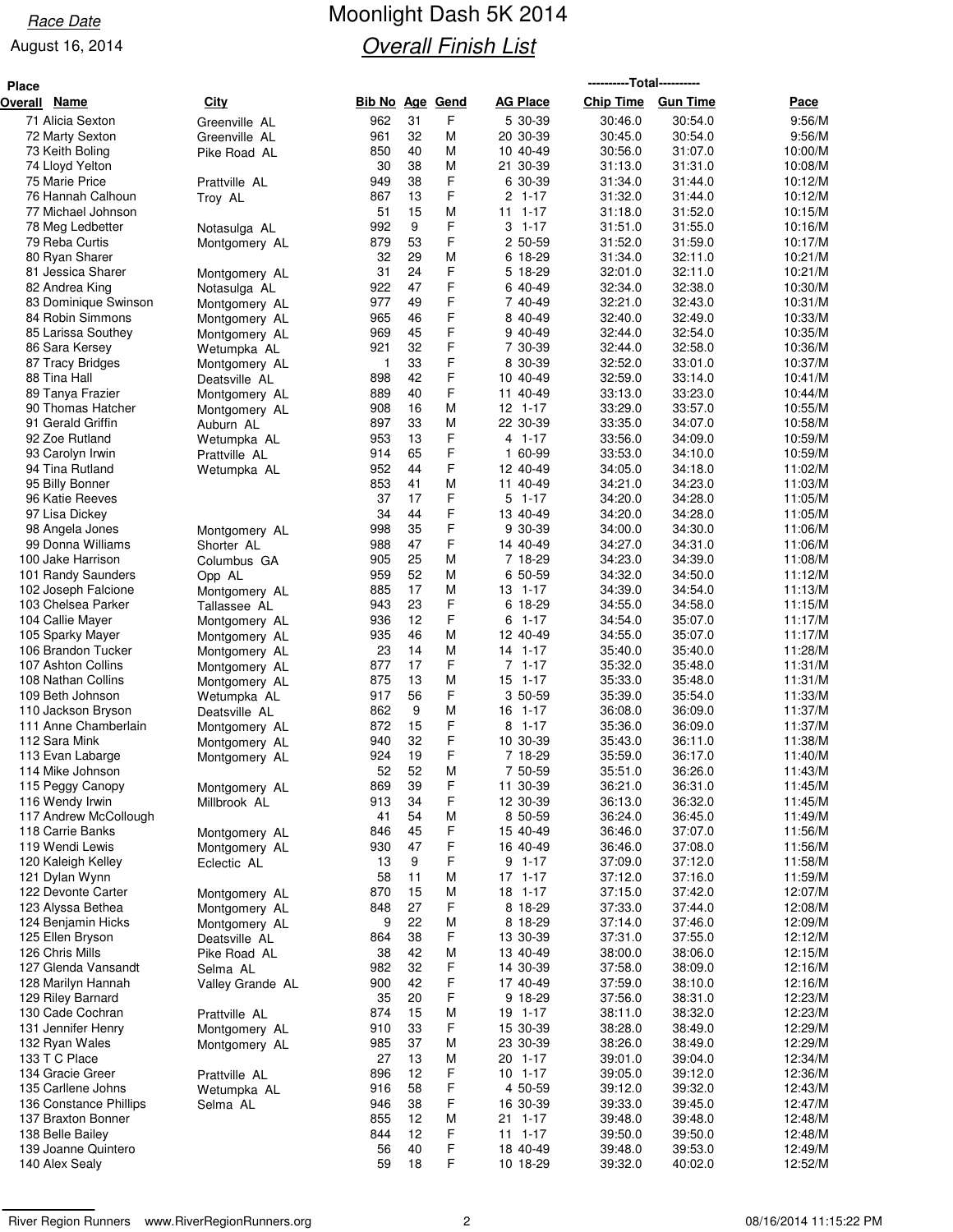# Race Date **Moonlight Dash 5K 2014 Overall Finish List**

| <b>Place</b> | ----------Total----------               |                                |                        |                |        |                      |                    |                    |                    |
|--------------|-----------------------------------------|--------------------------------|------------------------|----------------|--------|----------------------|--------------------|--------------------|--------------------|
| Overall      | <u>Name</u>                             | City                           | <b>Bib No Age Gend</b> |                |        | <b>AG Place</b>      | <b>Chip Time</b>   | <b>Gun Time</b>    | Pace               |
|              | 141 Chad Schryvers                      | Titus AL                       | 960                    | 34             | М      | 24 30-39             | 39:39.0            | 40:09.0            | 12:55/M            |
|              | 142 Tom Place                           |                                | 26                     | 47             | М      | 14 40-49             | 40:15.0            | 40:17.0            | 12:57/M            |
|              | 143 Robert Smith                        | Bessemer AL                    | 10                     | 32             | M      | 25 30-39             | 39:54.0            | 40:26.0            | 13:00/M            |
|              | 144 Hillary Matthews                    | Hope Hull AL                   | 932                    | 22             | F      | 11 18-29             | 40:45.0            | 41:00.0            | 13:11/M            |
|              | 145 Abbie Tucker                        |                                | 28                     | 22             | F      | 12 18-29             | 40:44.0            | 41:00.0            | 13:11/M            |
|              | 146 Malcon Tome                         | Valley AL                      | 17                     | 28             | F      | 13 18-29             | 40:38.0            | 41:10.0            | 13:14/M            |
|              | 147 Deanna Gibson                       | Montgomery AL                  | 8                      | 26             | F      | 14 18-29             | 41:13.0            | 41:24.0            | 13:19/M            |
|              | 148 Nettie Carter                       | Montgomery AL                  | 871                    | 47             | F<br>F | 19 40-49             | 41:00.0            | 41:29.0            | 13:20/M            |
|              | 149 Sandra McCullough                   | Montgomery AL                  | 40<br>919              | 48<br>44       | M      | 20 40-49<br>15 40-49 | 41:19.0<br>41:37.0 | 41:39.0<br>41:51.0 | 13:24/M<br>13:27/M |
|              | 150 Shawn Keahey<br>151 Grace Srearns   | Tallassee AL                   | 47                     | 14             | F      | $12$ 1-17            | 41:17.0            | 41:52.0            | 13:28/M            |
|              | 152 Lakisha King                        | Selma AL                       | 923                    | 38             | F      | 17 30-39             | 41:51.0            | 42:03.0            | 13:31/M            |
|              | 153 Conny Harris                        |                                | 903                    | 54             | M      | 9 50-59              | 41:56.0            | 42:13.0            | 13:34/M            |
|              | 154 Bailey Bowen                        |                                | 856                    | $\overline{7}$ | F      | 13 1-17              | 42:00.0            | 42:16.0            | 13:35/M            |
|              | 155 Buffy Mayer                         | Montgomery AL                  | 934                    | 45             | F      | 21 40-49             | 41:47.0            | 42:21.0            | 13:37/M            |
|              | 156 Catheryn Collins                    | Montgomery AL                  | 876                    | 46             | F      | 22 40-49             | 41:47.0            | 42:21.0            | 13:37/M            |
|              | 157 Mia Suggs                           | Selma AL                       | 976                    | 42             | F      | 23 40-49             | 42:17.0            | 42:28.0            | 13:39/M            |
|              | 158 Sharon Eaton                        | Selma AL                       | 881                    | 38             | F      | 18 30-39             | 42:36.0            | 42:48.0            | 13:46/M            |
|              | 159 Fay Worrilow                        | Wetumpka AL                    | 989                    | 61             | F      | 2 60-99              | 43:18.0            | 43:53.0            | 14:07/M            |
|              | 160 Debbie Goebels                      | Lapine AL                      | 18                     | 50             | F      | 5 50-59              | 43:40.0            | 43:57.0            | 14:08/M            |
|              | 161 Kris Brockett                       |                                | 857                    | 47             | F      | 24 40-49             | 43:42.0            | 44:02.0            | 14:10/M            |
|              | 162 Maxine Sturdivant                   | Valley Grande AL               | 975                    | 45             | F      | 25 40-49             | 44:26.0            | 44:38.0            | 14:21/M            |
|              | 163 Shannen Taylor                      |                                | 42                     | 40             | F      | 26 40-49             | 44:19.0            | 44:44.0            | 14:23/M            |
|              | 164 Larue Bailey                        |                                | 843                    | 61             | F      | 3 60-99              | 45:49.0            | 46:06.0            | 14:49/M            |
|              | 165 Richard Pace                        | Montgomery AL                  | 3                      | 33             | М      | 26 30-39             | 46:13.0            | 46:39.0            | 15:00/M            |
|              | 166 Ericka Davis<br>167 Melissa Mills   | Montgomery AL                  | 880<br>39              | 35<br>38       | F<br>F | 19 30-39<br>20 30-39 | 46:08.0<br>47:01.0 | 46:39.0<br>47:22.0 | 15:00/M<br>15:14/M |
|              | 168 Emma Blackmon                       | Pike Road AL                   | 849                    | 39             | F      | 21 30-39             | 46:57.0            | 47:28.0            | 15:16/M            |
|              | 169 David Flack                         | Montgomery AL<br>Montgomery AL | 5                      | 72             | M      | 2 60-99              | 47:37.0            | 47:58.0            | 15:25/M            |
|              | 170 Zachary Brockett                    |                                | 858                    | 10             | М      | 22 1-17              | 47:53.0            | 48:13.0            | 15:30/M            |
|              | 171 Nancy Harris                        |                                | 904                    | 41             | F      | 27 40-49             | 48:26.0            | 48:29.0            | 15:35/M            |
|              | 172 Tori Stone                          |                                | 972                    | 29             | F      | 15 18-29             | 48:17.0            | 48:31.0            | 15:36/M            |
|              | 173 Tabby Bonner                        |                                | 852                    | 40             | F      | 28 40-49             | 48:28.0            | 48:31.0            | 15:36/M            |
|              | 174 Amy Calhoun                         | Troy AL                        | 868                    | 44             | F      | 29 40-49             | 48:20.0            | 48:33.0            | 15:37/M            |
|              | 175 Brianna Bonner                      |                                | 854                    | 16             | F      | 14 1-17              | 49:12.0            | 49:12.0            | 15:49/M            |
|              | 176 Ainsley Oconner                     | Montgomery AL                  | 15                     | 12             | F      | 15 1-17              | 48:36.0            | 49:13.0            | 15:50/M            |
|              | 177 Paula Collins                       | Montgomery AL                  | 16                     | 56             | F      | 6 50-59              | 48:37.0            | 49:14.0            | 15:50/M            |
|              | 178 Kathy Brown                         |                                | 45                     | 59             | F      | 7 50-59              | 49:11.0            | 49:38.0            | 15:58/M            |
|              | 179 Karla Shoemaker                     | Montgomery AL                  | 33                     | 46             | F      | 30 40-49             | 49:10.0            | 49:38.0            | 15:58/M            |
|              | 180 Steve Brown                         |                                | 36                     | 44             | M      | 16 40-49             | 49:12.0            | 49:40.0            | 15:58/M            |
|              | 181 Magan Thurmond                      | Auburn AL                      | 978                    | 16             | F      | 16 1-17              | 50:02.0            | 50:26.0            | 16:13/M            |
|              | 182 Augusta Thurmond                    | Auburn AL                      | 980                    | 19             | F      | 16 18-29             | 50:01.0            | 50:29.0            | 16:14/M            |
|              | 183 Lisa Kamnikar                       | Montgomery AL                  | 918<br>926             | 50<br>33       | F<br>F | 8 50-59              | 50:00.0            | 50:34.0<br>50:45.0 | 16:16/M            |
|              | 184 Lashun Langdon<br>185 Sherry Slagle | Selma AL                       | 966                    | 39             | F      | 22 30-39<br>23 30-39 | 50:12.0<br>50:14.0 | 50:51.0            | 16:19/M<br>16:21/M |
|              | 186 Andrea Hatcher                      | Montgomery AL                  | 906                    | 49             | F      | 31 40-49             | 50:45.0            | 51:14.0            | 16:28/M            |
|              | 187 Terri Spencer                       | Montgomery AL<br>Greenville AL | 970                    | 34             | F      | 24 30-39             | 53:34.0            | 53:54.0            | 17:20/M            |
|              | 188 Nicole Lee                          | Millbrook AL                   | 927                    | 32             | F      | 25 30-39             | 53:35.0            | 53:56.0            | 17:21/M            |
|              | 189 Alba Polo                           | Montgomery AL                  | 947                    | 28             | F      | 17 18-29             | 53:48.0            | 54:15.0            | 17:27/M            |
|              | 190 Kelly Balcarczyk                    | Montgomery AL                  | 845                    | 32             | F      | 26 30-39             | 53:44.0            | 54:16.0            | 17:27/M            |
|              | 191 Teresa Keever                       | Wetumpka AL                    | 920                    | 46             | F      | 32 40-49             | 55:44.0            | 56:25.0            | 18:08/M            |
|              | 192 Margie Yeaton                       | Montgomery AL                  | 990                    | 54             | F      | 9 50-59              | 56:08.0            | 56:32.0            | 18:11/M            |
|              | 193 Krystal Dozier                      | Valley Grande AL               | 20                     | 42             | F      | 33 40-49             | 56:16.0            | 56:45.0            | 18:15/M            |
|              | 194 Meagan Broome                       | Deatsville AL                  | 861                    | 29             | F      | 18 18-29             | 57:12.0            | 57:37.0            | 18:32/M            |
|              | 195 Mimi Arnold                         | Wetumpka AL                    | 997                    | 41             | F      | 34 40-49             | 57:20.0            | 57:45.0            | 18:34/M            |
|              | 196 Britney Allen                       | Montgomery AL                  | 6                      | 10             | F      | $17$ 1-17            | 57:42.0            | 57:46.0            | 18:34/M            |
|              | 197 Dagmar Thurmond                     | Auburn AL                      | 979                    | 48             | F      | 35 40-49             | 58:23.0            | 58:48.0            | 18:54/M            |
|              | 198 Chinita Irby                        | Selma AL                       | 21                     | 39             | F      | 27 30-39             | 59:25.0            | 59:56.0            | 19:16/M            |
|              | 199 Charlotte Lackeos                   | Montgomery AL                  | 925                    | 66             | F      | 4 60-99              | 1:01:16.0          | 1:02:00.0          | 19:56/M            |
|              | 200 Felicia Humphrey                    | Pike Road AL                   | 912                    | 51             | F      | 10 50-59             | 1:02:29.0          | 1:03:01.0          | 20:16/M            |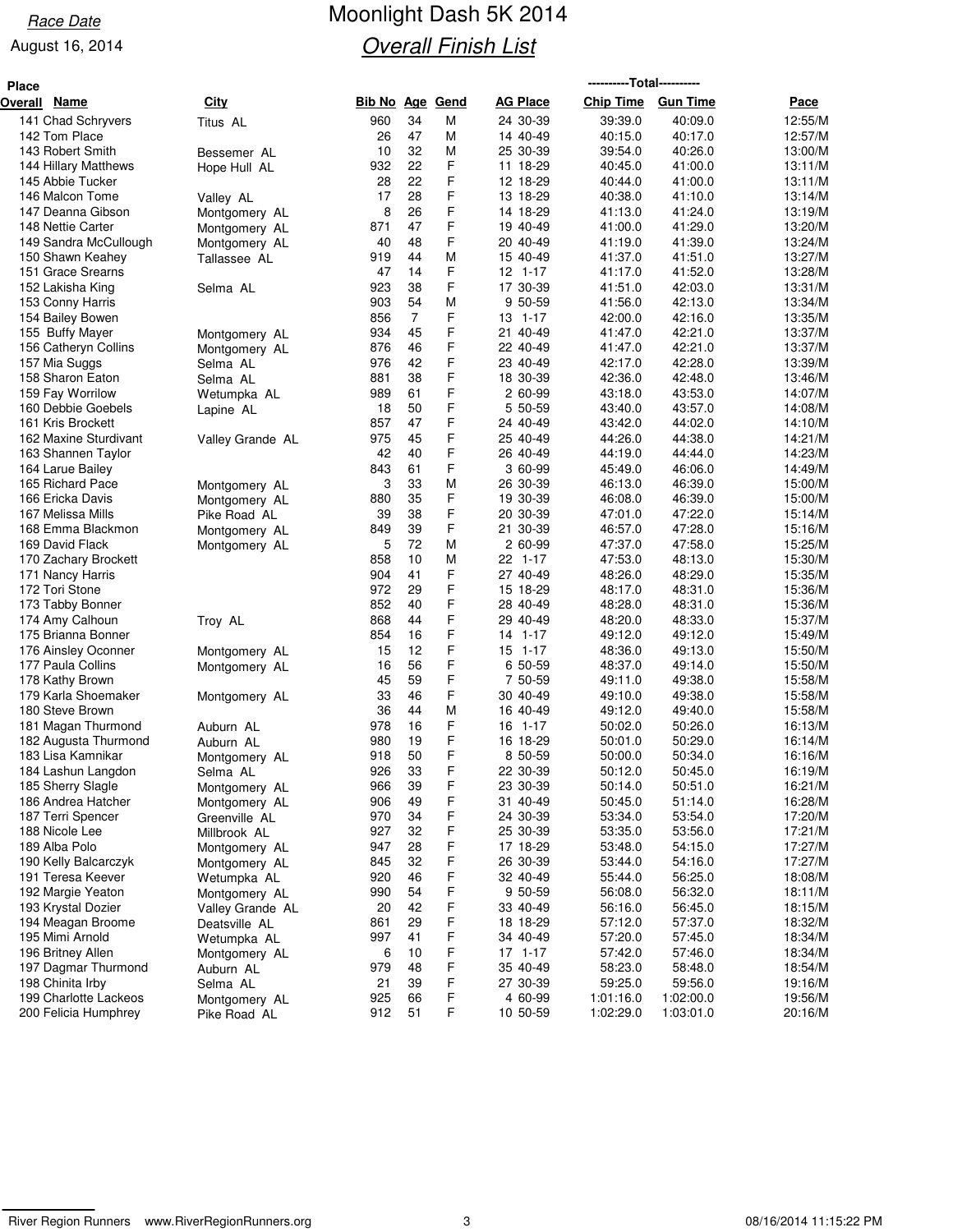## Male Overall Winners

|                    |             |                          |            |                |                  | ---------Total--------- |             |  |
|--------------------|-------------|--------------------------|------------|----------------|------------------|-------------------------|-------------|--|
| Name               | <u>City</u> | <b>Bib No</b>            | <u>Age</u> | <b>Overall</b> | <b>Chip Time</b> | <b>Gun Time</b>         | <b>Pace</b> |  |
| Justin Peifer      |             | 54                       | 18         |                | 19:50.0          | 19:50.0                 | 6:23/M      |  |
| Andy Menschner     |             | 938                      | 35         |                | 20:07.0          | 20:09.0                 | 6:29/M      |  |
| <b>Andrew Maus</b> |             | 933                      | 33         |                | 20:37.0          | 20:39.0                 | 6:38/M      |  |
|                    |             | Montgomery<br>Montgomery |            |                |                  |                         |             |  |

### Female Overall Winners

|              |               |            | ---------Total--------- |     |         |                  |                 |             |  |  |
|--------------|---------------|------------|-------------------------|-----|---------|------------------|-----------------|-------------|--|--|
| <b>Place</b> | Name          | City       | <b>Bib No</b>           | Aae | Overall | <b>Chip Time</b> | <b>Gun Time</b> | <u>Pace</u> |  |  |
|              | Samantha Sims | Clanton    |                         | 36  | 8       | 22:15.0          | 22:18.0         | 7:10/M      |  |  |
|              | Ann McLendon  | Prattville | 937                     | 46  | 20      | 24:25.0          | 24:29.0         | 7:52/M      |  |  |
|              | Melinda Estes | Montgomery | 884                     | 42  | 24      | 25:38.0          | 26:00.0         | 8:22/M      |  |  |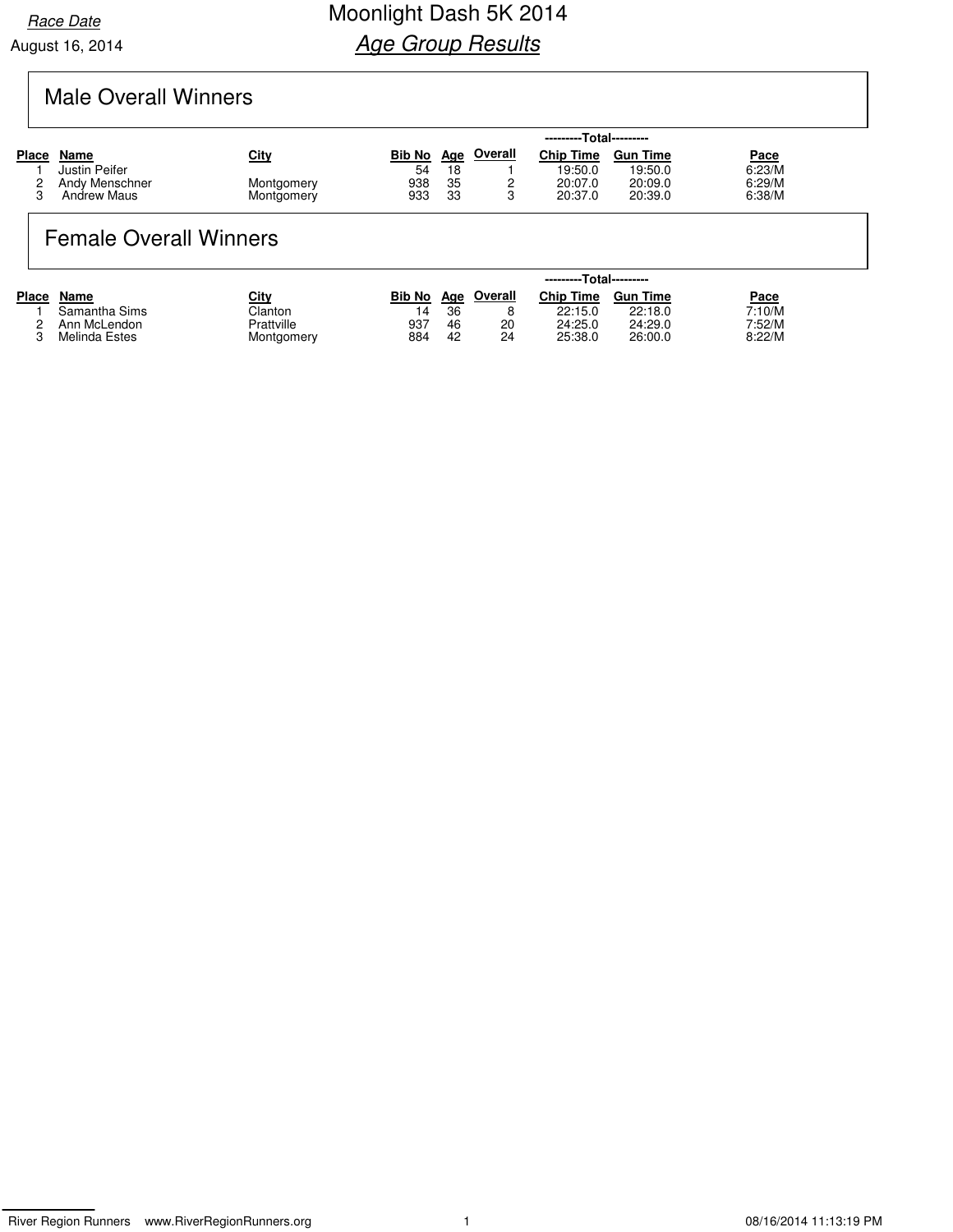### Race Date **Race Date** Moonlight Dash 5K 2014 **Age Group Results**

|                                                                  |                          |                   |                  |                           | ---------Total---------                       |                                      |                       |
|------------------------------------------------------------------|--------------------------|-------------------|------------------|---------------------------|-----------------------------------------------|--------------------------------------|-----------------------|
| Place Name                                                       | City                     | Bib No Age        |                  | <b>Overall</b>            | <b>Chip Time</b>                              | <b>Gun Time</b>                      | Pace                  |
| <b>Wells Rutland</b><br>$1^*$<br>$2^*$<br><b>Brody Ledbetter</b> | Montgomery<br>Notasulga  | 956<br>995        | 15<br>9          | $\overline{7}$<br>27      | 22:03.0<br>26:27.0                            | 22:04.0<br>26:28.0                   | 7:06/M<br>8:31/M      |
| 3 * Henry Sheils                                                 | Opelika                  | 964               | 13               | 30                        | 26:47.0                                       | 26:50.0                              | 8:38/M                |
| Female 1 to 17                                                   |                          |                   |                  |                           |                                               |                                      |                       |
|                                                                  |                          |                   |                  | <b>Overall</b>            | ---------Total---------                       |                                      |                       |
| <b>Place Name</b><br>Ellen Fowler<br>$1^*$                       | City<br><b>Mathews</b>   | Bib No<br>888     | <b>Age</b><br>16 | 45                        | <b>Chip Time</b><br>28:08.0                   | <b>Gun Time</b><br>28:18.0           | Pace<br>9:06/M        |
| Hannah Calhoun<br>$2^*$                                          | Troy                     | 867               | 13               | 76                        | 31:32.0                                       | 31:44.0                              | 10:12/M               |
| 3 * Meg Ledbetter                                                | Notasulga                | 992               | 9                | 78                        | 31:51.0                                       | 31:55.0                              | 10:16/M               |
| Male 18 to 29                                                    |                          |                   |                  |                           |                                               |                                      |                       |
|                                                                  |                          |                   |                  |                           | ---------Total---------                       |                                      |                       |
| Place Name<br>Cody Causey<br>$1^*$                               | City<br>Elmore           | Bib No<br>48      | <b>Age</b><br>26 | <b>Overall</b><br>12      | <b>Chip Time</b><br>23:32.0                   | <b>Gun Time</b><br>23:38.0           | <u>Pace</u><br>7:36/M |
| 2 <sup>*</sup> Mark Elgie                                        | Pike Road                | 882               | 29               | 21                        | 25:13.0                                       | 25:19.0                              | 8:08/M                |
| 3 * Wyatt Robinson                                               | Pike Road                | 996               | 28               | 23                        | 25:43.0                                       | 25:51.0                              | 8:19/M                |
| Female 18 to 29                                                  |                          |                   |                  |                           |                                               |                                      |                       |
|                                                                  |                          |                   |                  |                           | ---------Total---------                       |                                      |                       |
| Place Name<br>Paula Elgie<br>$1^*$                               | City<br>Pike Road        | Bib No Age<br>883 | 26               | <b>Overall</b><br>46      | <b>Chip Time</b><br>28:13.0                   | <b>Gun Time</b><br>28:19.0           | Pace<br>9:06/M        |
| 2 * Kayla Frisby                                                 | Montgomery               | 891               | 29               | 47                        | 28:20.0                                       | 28:34.0                              | 9:11/M                |
| 3 <sup>*</sup> Raven Mitchell                                    | Montgomery               | 941               | 20               | 54                        | 29:00.0                                       | 29:05.0                              | 9:21/M                |
| Male 30 to 39                                                    |                          |                   |                  |                           |                                               |                                      |                       |
| Place Name                                                       | City                     | Bib No Age        |                  | <b>Overall</b>            | ------<br><b>Chip Time</b>                    | ---Total---------<br><b>Gun Time</b> | <u>Pace</u>           |
| <b>Graham Stewart</b><br>1 *                                     |                          | 43                | 34               | 4                         | 20:59.0                                       | 21:01.0                              | 6:45/M                |
| 2 <sup>*</sup> Matt Flahive<br>3 <sup>*</sup> Kevin Frazier      | Montgomery<br>Montgomery | 887<br>890        | 34<br>39         | 5<br>11                   | 20:53.0<br>22:59.0                            | 21:02.0<br>23:08.0                   | 6:46/M<br>7:26/M      |
|                                                                  |                          |                   |                  |                           |                                               |                                      |                       |
| Female 30 to 39                                                  |                          |                   |                  |                           |                                               |                                      |                       |
| Place Name                                                       | City                     |                   |                  | <b>Bib No Age Overall</b> | ---------Total---------<br><b>Chip Time</b>   | <b>Gun Time</b>                      | Pace                  |
| 1 <sup>*</sup> Laura Strode                                      | Montgomery               | 974               | 33               | 37                        | 26:54.0                                       | 27:20.0                              | 8:47/M                |
| 2 * Penny Ragland<br>3 <sup>*</sup> Melinda Smith                | Montgomery<br>Wetumpka   | 950<br>967        | 37<br>37         | 56<br>60                  | 29:09.0<br>29:50.0                            | 29:15.0<br>29:59.0                   | 9:24/M<br>9:38/M      |
|                                                                  |                          |                   |                  |                           |                                               |                                      |                       |
| Male 40 to 49                                                    |                          |                   |                  |                           |                                               |                                      |                       |
| Place Name                                                       | City                     | Bib No Age        |                  | <b>Overall</b>            | ---------Total---------<br>Chip Time Gun Time |                                      | Pace                  |
| 1 <sup>*</sup> William Sammon                                    | Montgomery               | 958               | 48               | 9                         | 22:35.0                                       | 22:37.0                              | 7:16/M                |
| 2 * Robert Roy<br>3 * Chad Ledbetter                             | Notasulga                | 29<br>993         | 42<br>45         | 10<br>14                  | 22:51.0<br>23:51.0                            | 22:59.0<br>23:53.0                   | 7:23/M<br>7:41/M      |
| Female 40 to 49                                                  |                          |                   |                  |                           |                                               |                                      |                       |
|                                                                  |                          |                   |                  |                           | ---------Total---------                       |                                      |                       |
| <b>Place Name</b>                                                | City                     |                   |                  | <b>Bib No Age Overall</b> | <b>Chip Time</b>                              | <b>Gun Time</b>                      | Pace                  |
| 1 <sup>*</sup> Lisa Farmer<br>2 * Rachel Rutland                 | Pike Road<br>Montgomery  | 999<br>957        | 48<br>44         | 33<br>53                  | 26:58.0<br>28:54.0                            | 27:05.0<br>29:02.0                   | 8:43/M<br>9:20/M      |
|                                                                  |                          |                   |                  |                           |                                               |                                      |                       |